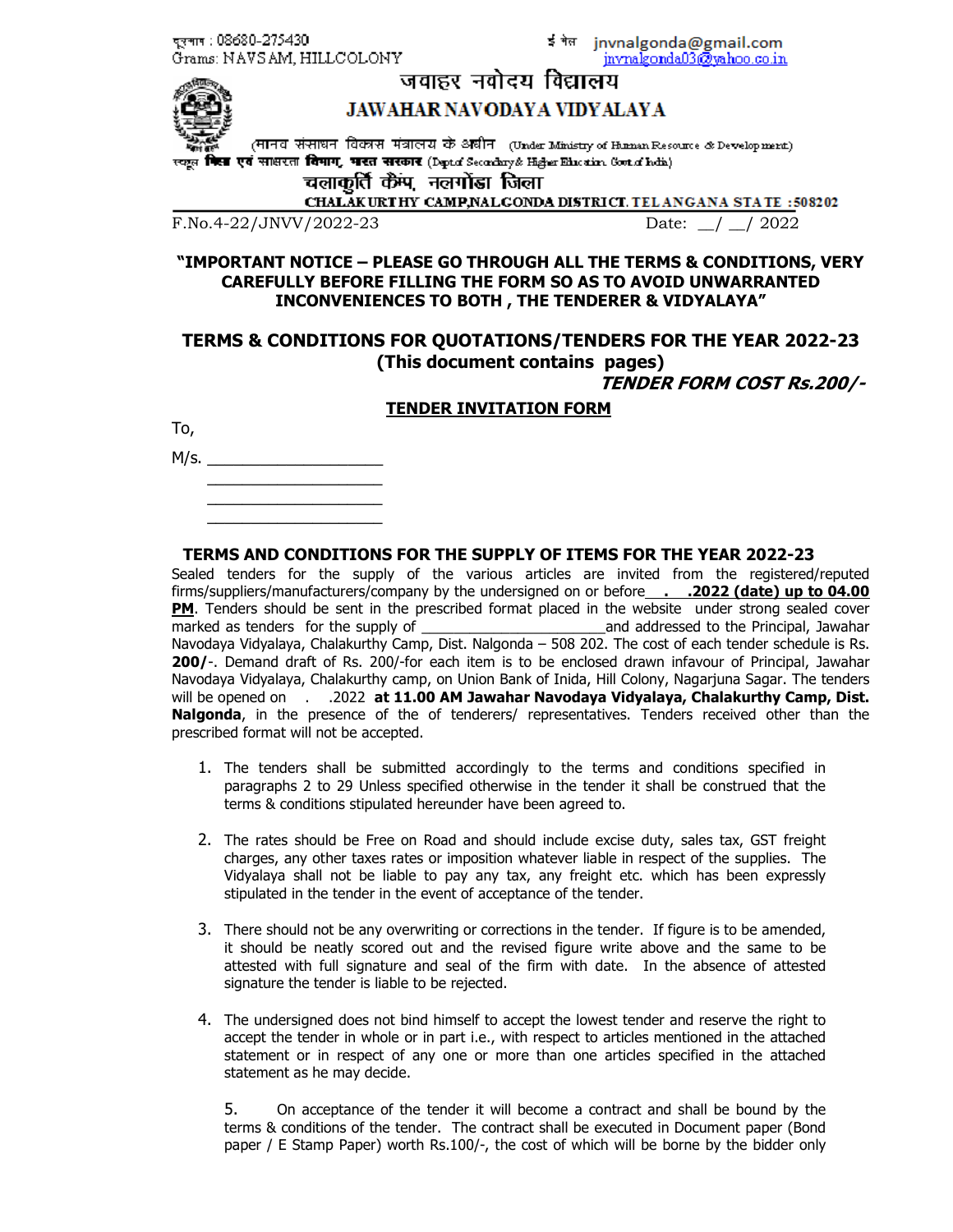along with the supply of items the contractor has to furnish the bill/invoice (in prescribed format which will be containing the GST registration number) for necessary payment from the funds of Jawahar Navodaya Vidyalaya, Chalakurthy Camp, Dist. Nalgonda.

6. The party/person/persons whose tender/rates is/are accepted, hereinafter, called the contractor, shall deposit an earnest money of Rs.2% of the estimated value of supply for the entire year or at the rate specified for each item along with the tender which shall be refunded in the event of nonacceptance of the tender. The earnest money will be forfeited in the event of failure to comply with any of the terms and conditions of the tender. In the event of acceptance of the tender/rates, either in whole or partly , the earnest money will be adjusted towards **Security Deposit (SD), which will be @ Rs.10% of the estimated value of supply or at the rate, specified for each item** which shall

be refunded only after completion of supply to the full satisfaction of the undersigned in case of Consumable items and only after expiry of warranty period, wherever applicable OR after completion of six months in case of other NON-CONSUMABLE ITEMS. In case of non-completion of supply or supply of sub-standard items or the supplied items/equipment is/are found, on a later date, to be not as per the approved specification, the **SD will be forfeited.** The EMD or SD should be remitted by way of crossed Demand Draft of Nationalised Banks drawn in favour of ' PRINCIPAL, JAWAHAR NAVODAYA VIDYALAYA, CHALAKURTHY CAMP ONLY on Union Bank of India Nagarjuna Sagar BRANCH CODE: UBIN0803995 Other mode of payment like DD on Nationalised Banks etc., will also be accepted.

- 7. Bidder/Supplier/Contractor must attach an attested copy of his/her GST&PAN along with an attested copy of the first page of his Bank Pass Book of existing SB/Current account, along with the quotation/tender. The quotation/tender without the same is liable to be rejected.
- 8. If the contractor is not agreeable to pay Security Deposit, the reasons thereof should be specified & the undersigned reserves the right to accept or reject the request.

### **The rate of EMD/SD for different items is given below:**

- 9. The liberty to carry out negotiations or accept the lowest tender as such is vested with PAC and will be exercised after opening and compiling the same.
- 10. GST Registration Certificate should be attached to the tender schedule and the GST number should be given on bill/invoice.
- 11. Details of tax paid and the copy of income tax return for the AY 2022-23 along with copy of the PAN should be attached along with the tenders.

| S.No.        | Name of the Item                                              | <b>EMD</b><br>R <sub>s</sub> | Security<br>Deposit | S.No. | Name of the Item                       | <b>EMD Rs</b>  | Security<br>Deposit |
|--------------|---------------------------------------------------------------|------------------------------|---------------------|-------|----------------------------------------|----------------|---------------------|
| $\mathbf{1}$ | <b>Provisions &amp; Packed items</b>                          | 20000                        | 30000               | 13    | Electricals &<br><b>Plumbing Items</b> | 5000           | 5000                |
| $\mathbf{2}$ | Rice                                                          | 30000                        | 40000               | 14    | <b>Stitching Of</b><br><b>Uniforms</b> | 3000           | 3000                |
| 3            | <b>Vegetables</b>                                             | 10000                        | 20000               | 15    | <b>Furniture</b>                       | $\blacksquare$ |                     |
| 4            | Eggs, Chicken/Mutton / Fish                                   | 2000                         | 3000                | 16    | Medicine                               | 1000           | 1000                |
| 5            | <b>T-Shirts &amp; Track Suits</b>                             | 2000                         | 5000                | 17    | <b>Paints Materials</b>                | 2000           | 2000                |
| 6            | <b>Fruits</b>                                                 | 5000                         | 10000               | 18    | Uniform washing &<br>iron              | 1000           | 1000                |
| 7            | Uniform Cloth                                                 | 3000                         | 20000               | 19    | Computer & Xerox<br>machines A.M.C     | 2000           | 2000                |
| 8            | Shoes, Socks, Polish items &<br>Chappals                      | 10000                        | 20000               | 20    | Sports equipment's                     | 5000           | 10000               |
| 9            | <b>Toilet items</b>                                           | 5000                         | 5000                | 21    | School bags                            | 3000           | 3000                |
| 10           | <b>Bakery Items</b>                                           | 3000                         | 2000                | 22    | Lab equipment's                        | 5000           | 5000                |
| 11           | <b>Stationary Items</b>                                       | 3000                         | 5000                | 23    | <b>Bed Sheets &amp; Towels</b>         | 2000           | 2000                |
| 12           | <b>New Beds (Mattresses) and Old</b><br><b>Beds Recycling</b> | 2000                         | 2000                |       |                                        |                |                     |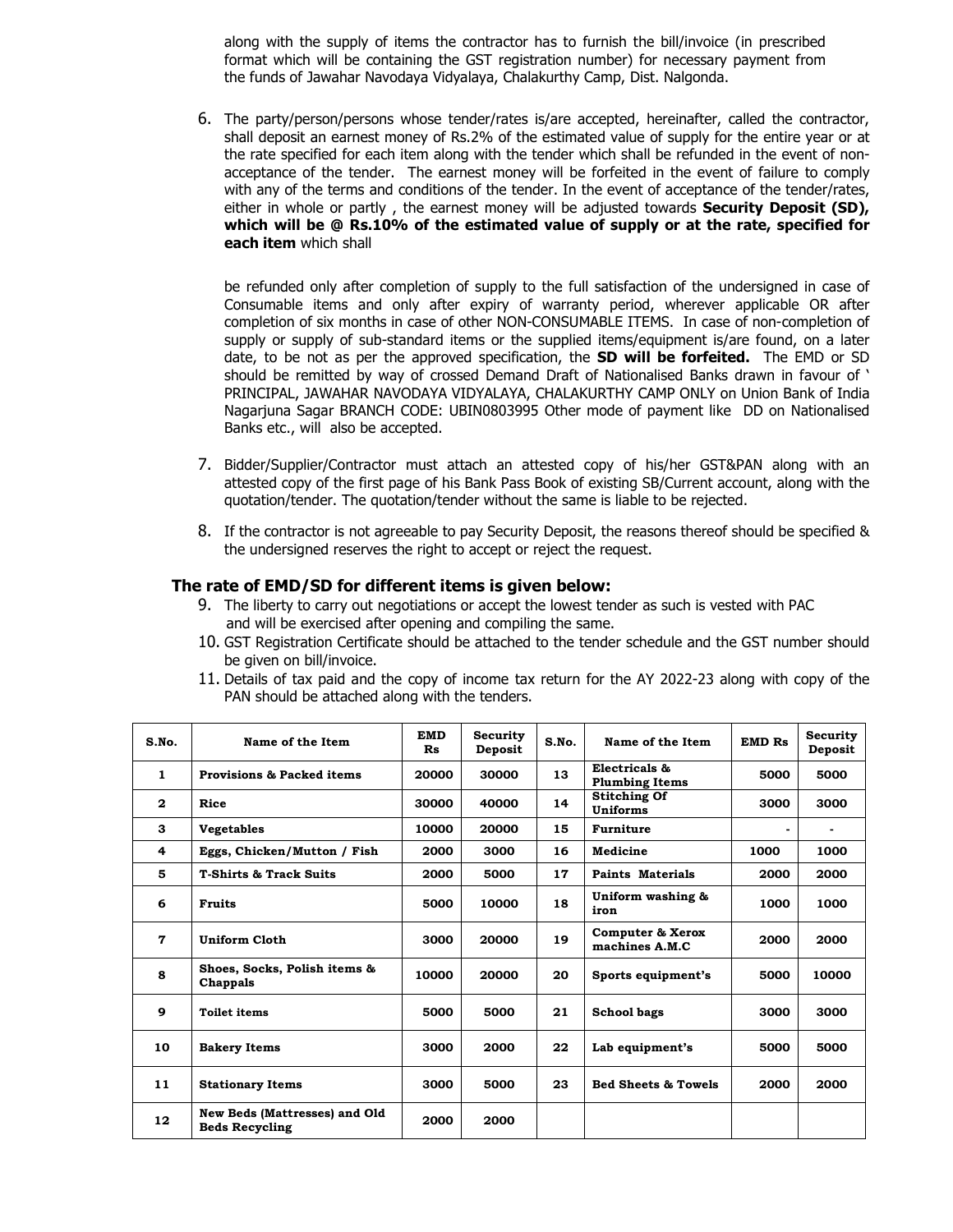- 12. If the contractor fails to supply the articles within the time stipulated in the letter of acceptance, the undersigned shall be at liberty to purchase the articles from any other sources or from the open market or get the rest of the contract completed by any other person or firm and the difference of price, if any, shall be deducted from the earnest money/security deposit & in case any amount in excess of the security deposit is paid by the undersigned, the contractor shall be liable to pay this amount to the Vidyalaya and the Vidyalaya will adopt any other method to realize the same.
- 13. The quantity of each or all the articles indicated in the attached statement may be increased or decreased at the discretion of the undersigned without assigning any reason thereof. Samples for Articles/items shall be provided by the Vidyalaya, wherever required and supplier/contractor has to provide samples, wherever demanded by the Vidyalaya and the samples will be kept in the Vidyalaya till the expiry of validity of the tender/quotation.
- 14. Prior to acceptance of the tender, the undersigned reserves the right to call for sample or demonstration and the contractor shall be liable to supply the sample/specimen or give the demonstration at free of cost.
- 15. In the event of acceptance of the tender and placing the order for the purchase of the articles ordered for would be subject to an inspection by the undersigned or his representative and are liable to be rejected if the articles supplied are not according to approved sample/specimens or do not confirm to the specifications prescribed.

#### 16. **The rate once quoted by the contractor shall hold good up to 30.04.2023 .No amendment in the rate accepted in any situation for any reason.**

- 17. The contractor shall be required to fix a tin label on the furniture supplied by him, giving his name and year of manufacture.
- 18. For packed/sealed items, the rates accepted will be less than OR equal to MRP and in NO case, rates more than the MRP will be paid. In case of decrease in the MRP on any later stage within the contract period, the reduced amount will only be paid. And in case of increase, the Vidyalaya will NOT be liable to pay the increase/difference in rates
- 19. The amount of security deposit shall be retained by the Vidyalaya for a period of six months from the date of completion of supplies as a safeguard against any defect appearing within this period in the non-consumable articles supplied. Tender which do not comply with the above conditions are liable to be rejected.
- 20. These instructions to tenders are to be signed by the contractors and returned along with the tender.
- 21. The rates of EMD & Security Deposit for each item are given separately as annexure to this.
- 22. The samples along with tender are to be submitted wherever notified in the tender.
- 23. It is not mandatory on the part of the Vidyalaya to purchase**\_\_\_\_\_\_\_\_\_\_\_\_\_\_\_\_\_\_**for which the tender called. Orders will be placed on the basis of requirement and availability of the funds/budget allocation.
- 24. The sealed tenders along with the samples should drop only in the tender box kept in the vidyalaya on or before **29.06.2022 upto 04.00 pm** by the tenderers or their representatives.
- 25. TDS will be deducted from the service contracts like, Tailoring, Painting labour charge, AMC etc as per the Income Tax rule as applicable from time to time.
- 26. Bidder/party shall NOT strike out any of the above terms& conditions and if done so, his/her/their tender/quotation will be rejected summarily.
- 27. Free items/gift/scheme extended by manufacturer/company/supplier/firm is also extended to vidyalaya without any extra amount.
- 28. The rate for the brand/company/make/specifications, if it is mentioned in the tender to be quoted, tenderer should not quote their own brand or any other quality.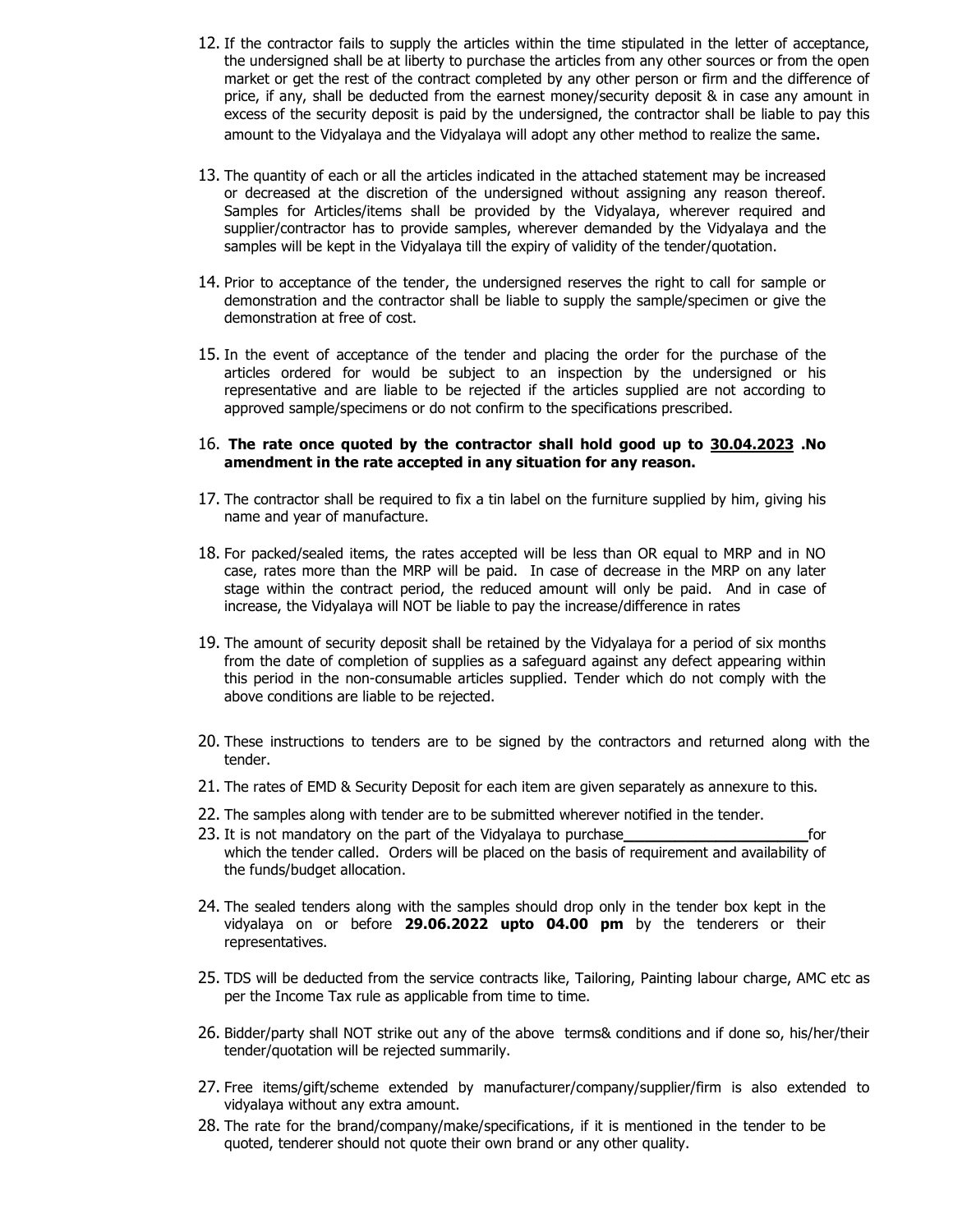- 29. Party/bidder/person, bidding in any tender/quotation **HAS NO** right to include/incorporate or insist any terms OR conditions or demands for supply/service of any items. And the decision of the undersigned on any matter, in the best interest of the Vidyalaya, shall be final and binding. No conditional tender will be accepted.
- 30. A Contract Agreement will be signed by the Principal and supplier on completion of all the formalities with successful contractor on Rs.20/ or Rs.100/- Non Judicial bond.

Principal JNV, Chalakurthy Camp (Nalgonda) Dist.

All the above conditions are accepted by me/us

### **Signature of the Tenderer With full address seal of the firm**

Station-Date:

I/We, the contract of the bidder party/person/Supplier) and the state of the bidder party/person/Supplier) have read/gone through all the terms & conditions, enlisted above from Sl. No.1 to 23 and fully agree to comply of comply of comply with the same and to participate in the bidding for the supply of (Items/articles) to the Jawahar Navodaya Vidyalaya, Chalakurthy Camp, , Dist. Nalgonda, T.S for the year 2022-23. Accordingly, I/We hereby submit my/our competitive rates/quotation along with a **demand draft bearing No. ho.** *dated* **<b>no.** *n dated n forRs. <b><i>drawn in favour of the Principal,*  $\boldsymbol{r}$ **Jawahar Navodaya Vidyalaya, Chalakurthy Camp on Union bank of India, Nagarjuna Sagar Branch** towards EMD and other required documents in a sealed cover for your consideration.

 I/We have NOT included/incorporated any terms OR conditions as our own and shall NOT insist to accept any of our terms conditions till the expiry of contract and the decision (s), taken by you in regards to my/our quotation/rates will be accepted by me/us.

 My name/the name of my/our firm has NOT been black-listed by any of the Governmental or Government aided Agency/department, Public Sector Undertakings, and Cooperative Societies etc. In case it is proved otherwise, the Principal, JNV, Chalakurthy Camp, Dist. Nalgonda. Will be at liberty to cancel the tender/quotation/contract instantly without any notice to me/us and also can proceed with other administrative/legal action (s), as deemed fit.

 Further, I/We have read the terms and conditions mentioned above and accept the same in Toto. In case of acceptance of my tender I/We shall deposit Security Deposit (less EMD already attached with our quotation), shall sign the contract agreement in Document Paper (Bond Paper) worth Rs.100/- and shall ensure timely supply of materials as per the approved specifications and your requirement during the contract period. Date:

| ----       |  |
|------------|--|
| PHONE Nos. |  |

| Fax No. |  |  |  |
|---------|--|--|--|
|         |  |  |  |

| E-Mail |
|--------|
|--------|

Witness-I Name-

Address-

Occupation-Witness-II Name-

Address-

**Bank Details:**

**Firm name :** 

**Bank Name:** 

**A/c. No. :** 

**IFSC Code:** 

Place: Signature of the Tenderer/Bidder With date seal of the firm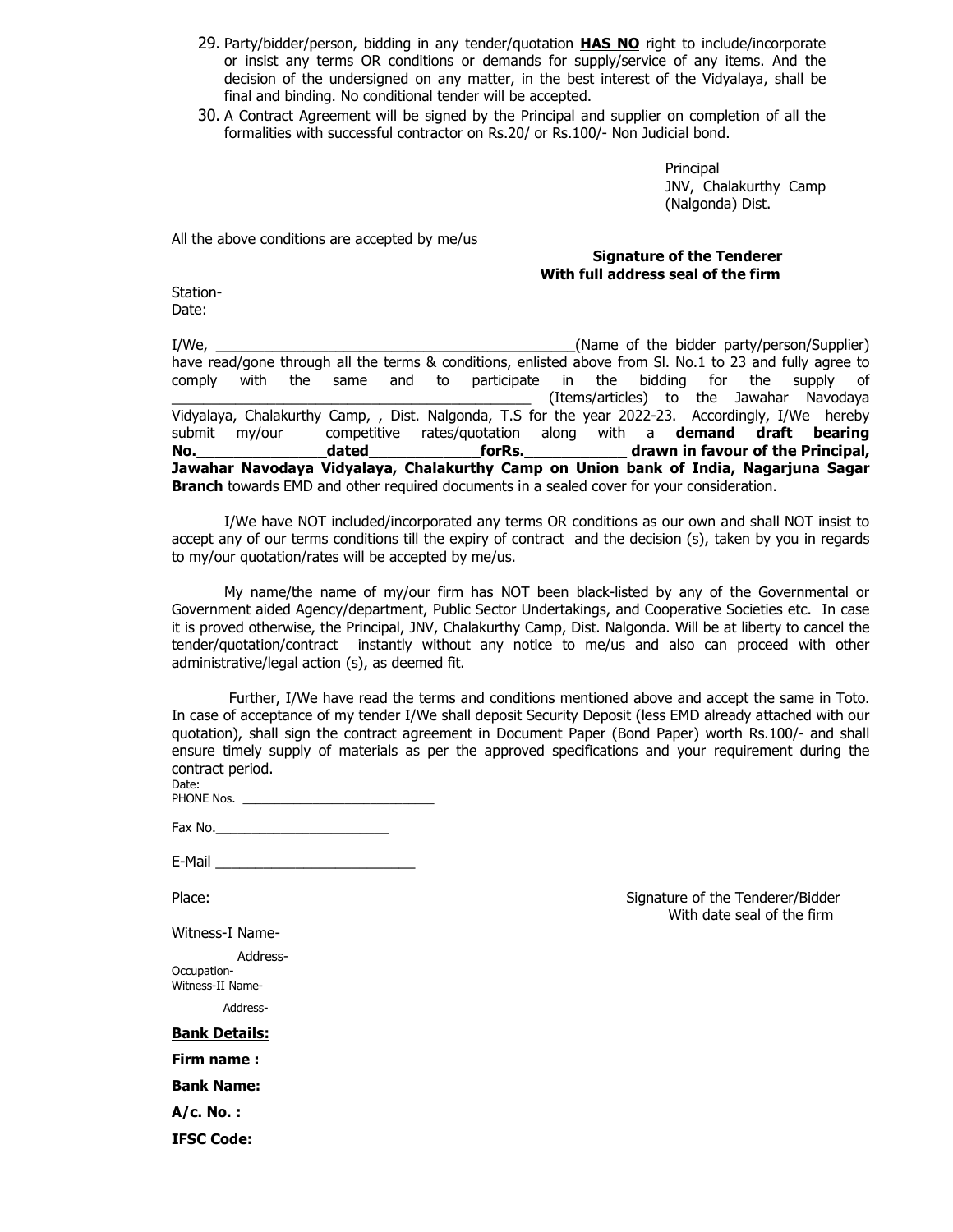Sir,

Sub: Submission of tender schedule for the supply of \_\_\_\_\_\_\_\_\_\_\_\_\_\_\_\_\_\_\_\_\_\_\_ for the year 2022-23-Reg.

Ref: Tender notice published on 09/06/2022 in ANDHRA JYOTHI DISTRICT EDITION.

 In pursuance to your office tender notice published in ANDHRA JYOTHI DISTRICT EDITION **09/06/2021** the undersigned wish to submit this application to participate in the tender for **\_\_\_\_\_\_\_\_\_\_\_\_\_\_\_\_\_\_\_\_\_\_\_\_.** 

1. Please find enclosed herewith DDs bearing No. \_\_\_\_\_\_\_\_\_\_\_\_\_\_dated \_\_\_\_\_\_ of Rs. (in words \_\_\_\_\_\_\_\_\_\_\_\_\_\_\_\_\_\_\_\_\_\_\_\_\_\_\_\_\_\_\_\_\_\_) drawn in favour of the **Principal, Jawahar Navodaya** Vidyalaya, Chalakurthy Camp, nalgonda District on **bank** Payable at Nagarjuna Sagar Nalgonda Dist. (UBI Branch Code: UBIN0803995) **towards cost of tender schedule and EMD.**

2. The samples of items as per rate list being submitted separately along with tender form.

3. The rates quoted by the undersigned are inclusive of GST and all taxes, packing & forwarding charges, freight charges etc. The rate holds good up to ………………………...2022. I/We abide by the terms & conditions set forth in the tender notification and will ensure to supply as per sample/specifications.

Thanking you,

Yours faithfully,

DATE: Sign. Of Tenderer PLACE: with full address seal